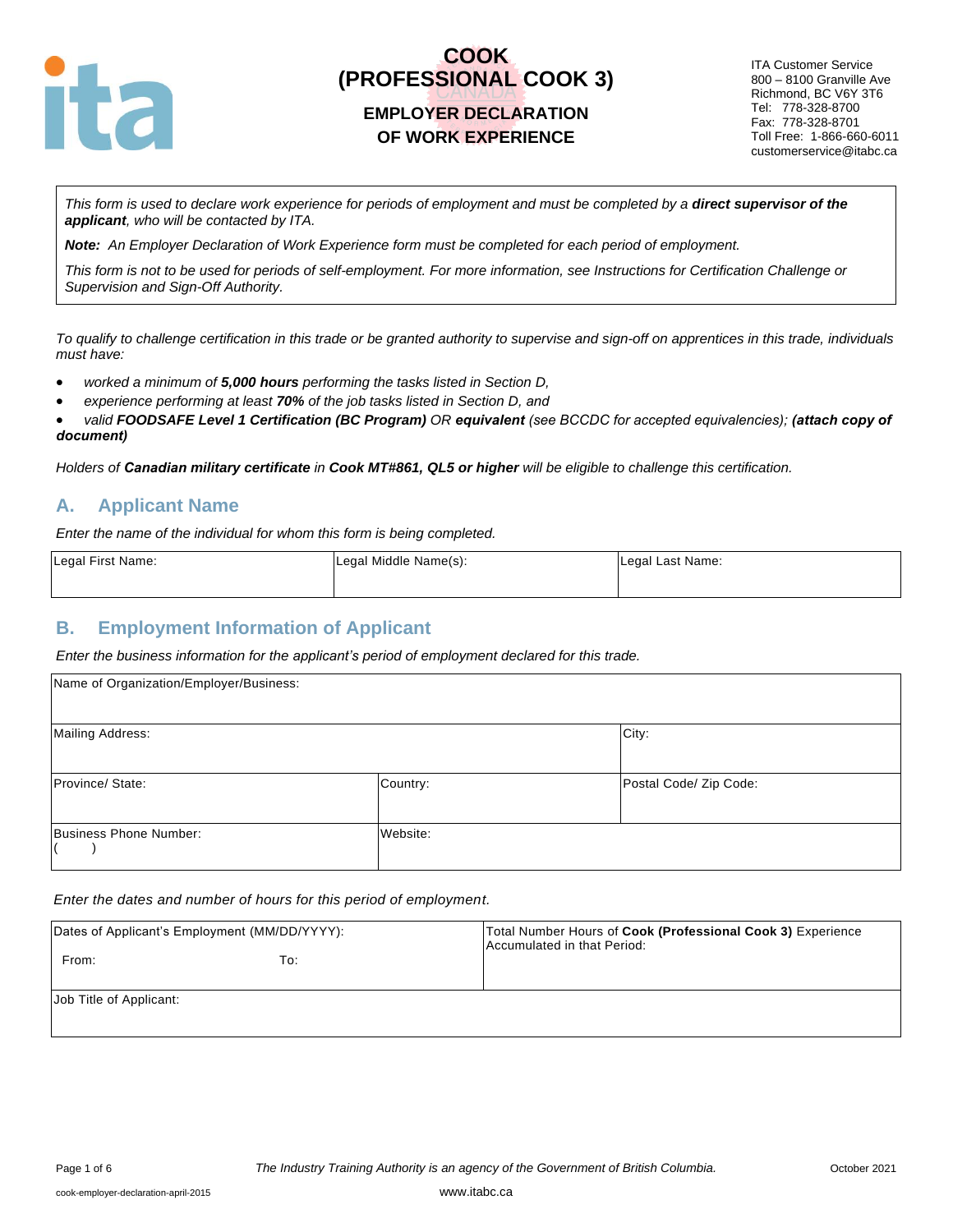

#### **EMPLOYER DECLARATION OF WORK EXPERIENCE**

ITA Customer Service 800 – 8100 Granville Ave Richmond, BC V6Y 3T6 Tel: 778-328-8700 Fax: 778-328-8701 Toll Free: 1-866-660-6011 customerservice@itabc.ca

### **C. Supervisor Contact Information**

*Enter the name and contact information for the person who directly supervised the applicant during this employment period. Ensure the information given is current as the application will be denied if this person cannot be contacted by ITA.*

| First and Last Name of Applicant's Direct Supervisor:                            |  | Supervisor Position or Title: |
|----------------------------------------------------------------------------------|--|-------------------------------|
| Supervisor's Phone Number:                                                       |  | Supervisor E-Mail Address:    |
| Language(s) that the employer/supervisor can communicate: (check all that apply) |  |                               |
| English                                                                          |  |                               |

## **D. Supervisor Declaration of Job Task Performance of Applicant**

*By checking in the appropriate columns, indicate how frequently you, as the direct supervisor of the applicant, have personally witnessed the applicant performing the job tasks listed*

|    | Job tasks                                                                    | <b>Frequently</b> | <b>Occasionally</b> | <b>Never</b> |
|----|------------------------------------------------------------------------------|-------------------|---------------------|--------------|
| А. | <b>OCCUPATIONAL SKILLS</b>                                                   |                   |                     |              |
|    | <b>Professional Cook 1 Skills</b>                                            |                   |                     |              |
|    | Follow roles and responsibilities in the kitchen                             | П                 | П                   | П            |
|    | Apply safe work practices                                                    | п                 | П                   | П            |
|    | Apply food safety standards                                                  | П                 | П                   | П            |
|    | Use tools and equipment; follow and convert recipes                          | П                 | П                   | П            |
|    | Use common menu terminology                                                  | П                 | П                   | □            |
|    | Receive and store supplies; handle waste appropriately                       | П                 | П                   | $\Box$       |
|    | Apply principles of seasoning and basic ingredient knowledge                 | П                 | П                   | $\Box$       |
|    | Professional Cook 2 Skills (in addition to PC1 skills)                       |                   |                     |              |
|    | Follow employment standards and practices                                    | $\Box$            | П                   | $\Box$       |
|    | Apply basic menu planning procedures                                         | П                 | П                   | П            |
|    | Take and extend inventory                                                    | П                 | П                   | □            |
|    | Prepare food for allergies, intolerances, and special diets                  | П                 | П                   | П            |
|    | Use communication skills                                                     | П                 | П                   | П            |
|    | Apply basic purchasing procedures and cost calculations                      | п                 | п                   | П            |
|    | Describe table settings, table service, basic service of wine and<br>spirits | П                 | □                   | П            |

| Supervisor First and Last Name: | Applicant First and Last Name: |
|---------------------------------|--------------------------------|
|                                 |                                |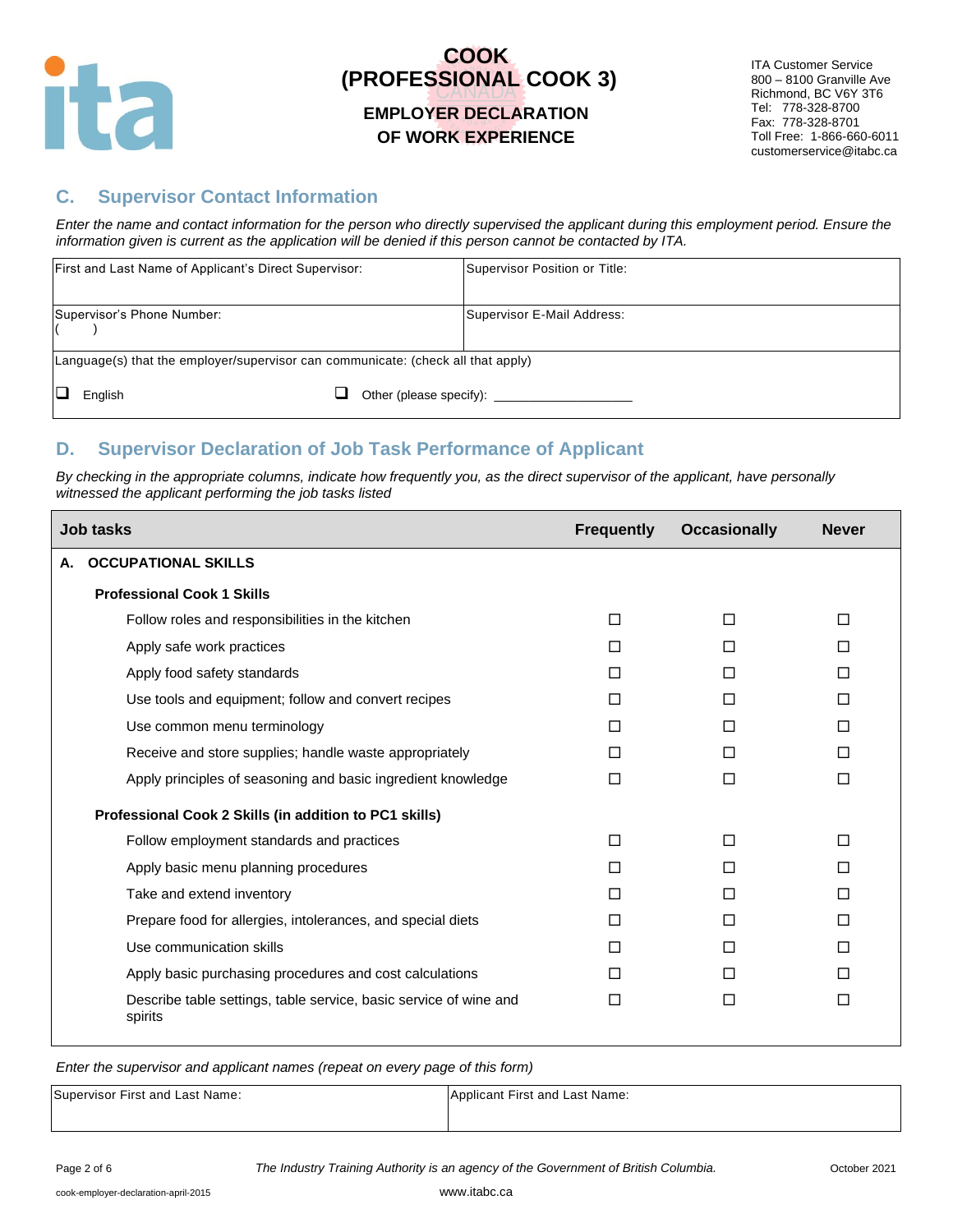

### **EMPLOYER DECLARATION OF WORK EXPERIENCE**

ITA Customer Service 800 – 8100 Granville Ave Richmond, BC V6Y 3T6 Tel: 778-328-8700 Fax: 778-328-8701 Toll Free: 1-866-660-6011 customerservice@itabc.ca

|    | <b>Job tasks</b>                                                                              | <b>Frequently</b> | <b>Occasionally</b> | <b>Never</b> |
|----|-----------------------------------------------------------------------------------------------|-------------------|---------------------|--------------|
|    | Cook (Professional Cook 3) Skills (in addition to PC1 and 2 skills)                           |                   |                     |              |
|    | Prepare food safety plans                                                                     | $\Box$            | $\Box$              | □            |
|    | Use cook chill/cook freeze systems, specialty cooking methods, and<br>presentation techniques | $\Box$            | $\Box$              | □            |
|    | Write a la carte menus                                                                        | □                 | П                   | □            |
|    | Apply basic stress management, teambuilding, conflict resolution,<br>and problem solving      | □                 | П                   | $\Box$       |
|    | Follow food and labour cost and budgeting procedures                                          | $\Box$            | $\Box$              | $\Box$       |
|    | <b>B. STOCKS, SOUPS AND SAUCES</b>                                                            |                   |                     |              |
|    | <b>Professional Cook 1 Skills</b>                                                             |                   |                     |              |
|    | Prepare stocks from scratch                                                                   | $\Box$            | $\Box$              | □            |
|    | Use thickening agents                                                                         | □                 | □                   | □            |
|    | Prepare basic soups (clear, cream, purée) from scratch                                        | □                 | П                   | □            |
|    | Prepare basic sauces (white, blonde, brown, purée, emulsion)                                  | $\Box$            | П                   | $\Box$       |
|    | Professional Cook 2 Skills (in addition to PC1 skills)                                        |                   |                     |              |
|    | Prepare specialty soups (consommé, chilled, ethnic)                                           | $\Box$            | П                   | $\Box$       |
|    | Prepare secondary and derivative sauces                                                       | $\Box$            | П                   | $\Box$       |
|    | Cook (Professional Cook 3) Skills (in addition to PC1 and 2 skills)                           |                   |                     |              |
|    | Prepare specialty and ethnic sauces, apply principles of sauce<br>selection                   | $\Box$            | $\Box$              | $\Box$       |
| C. | <b>VEGETABLES AND FRUITS</b>                                                                  |                   |                     |              |
|    | <b>Professional Cook 1 Skills</b>                                                             |                   |                     |              |
|    | Prepare common vegetables                                                                     | □                 | □                   | □            |
|    | Prepare fruits                                                                                | $\Box$            | □                   | $\Box$       |
|    | Professional Cook 2 Skills (in addition to PC1 skills)                                        |                   |                     |              |
|    | Specialty and volume vegetable preparation                                                    | $\Box$            | $\Box$              | $\Box$       |
|    | Vegetarian diets and vegetarian cooking                                                       | $\Box$            | □                   | $\Box$       |
|    | D. STARCHES                                                                                   |                   |                     |              |
|    | <b>Professional Cook 1 Skills</b>                                                             |                   |                     |              |
|    | Prepare basic potato dishes                                                                   | $\Box$            | $\Box$              | $\Box$       |
|    | Prepare dry pasta and noodle dishes                                                           | $\Box$            | $\Box$              | $\Box$       |

| Supervisor First and Last Name: | Applicant First and Last Name: |
|---------------------------------|--------------------------------|
|                                 |                                |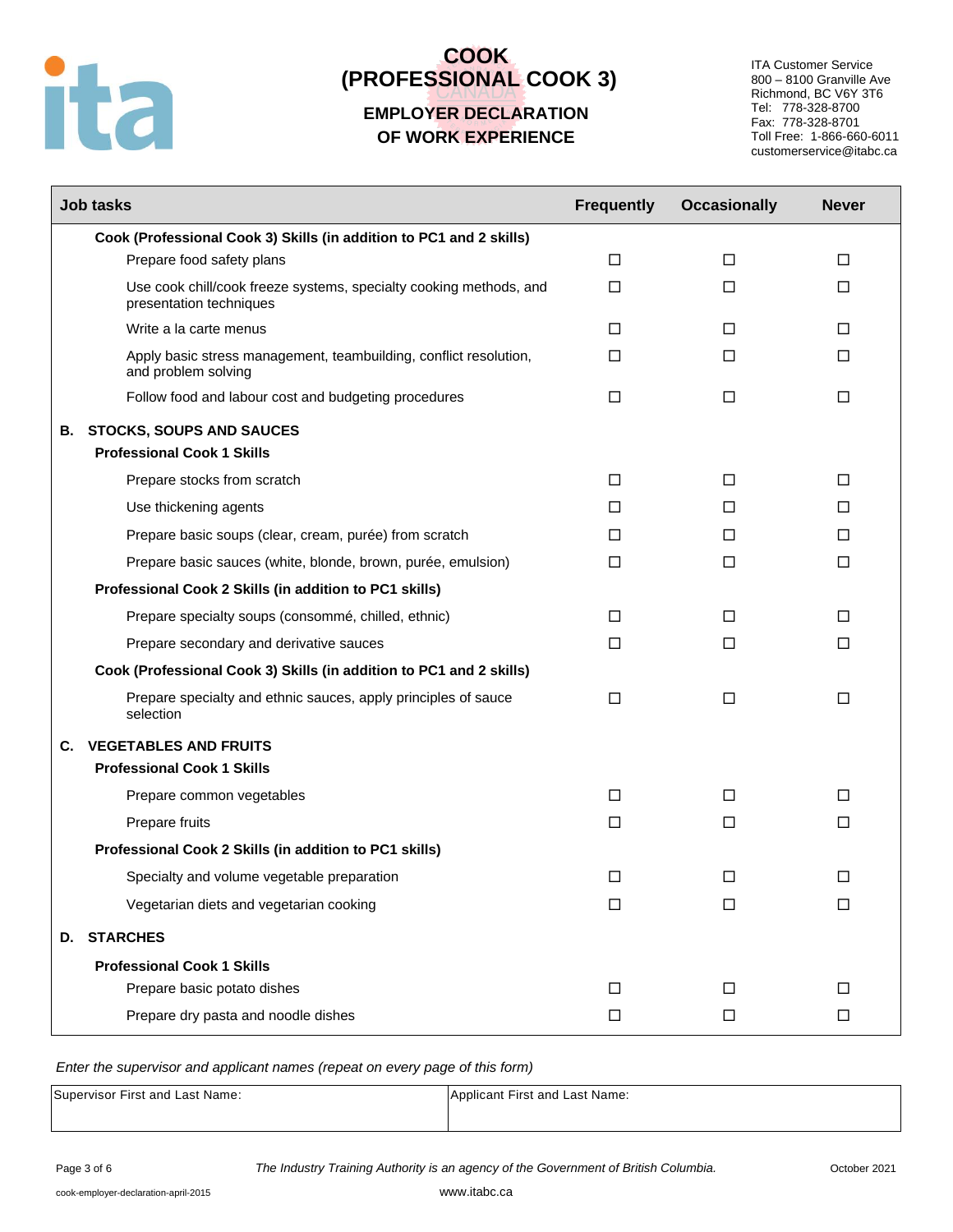

## **EMPLOYER DECLARATION OF WORK EXPERIENCE**

ITA Customer Service 800 – 8100 Granville Ave Richmond, BC V6Y 3T6 Tel: 778-328-8700 Fax: 778-328-8701 Toll Free: 1-866-660-6011 customerservice@itabc.ca

|    | <b>Job tasks</b>                                                    | <b>Frequently</b> | <b>Occasionally</b> | <b>Never</b> |
|----|---------------------------------------------------------------------|-------------------|---------------------|--------------|
|    | Prepare rice                                                        | □                 | □                   | $\Box$       |
|    | Professional Cook 2 Skills (in addition to PC1 skills)              |                   |                     |              |
|    | Specialty and volume potato preparation                             | $\Box$            | $\Box$              | $\Box$       |
|    | Prepare fresh pasta and specialty starches                          | П                 | □                   | □            |
|    | Prepare grains and legumes                                          | □                 | □                   | □            |
| Е. | <b>MEATS</b>                                                        |                   |                     |              |
|    | <b>Professional Cook 1 Skills</b>                                   |                   |                     |              |
|    | Trim and portion cut meats                                          | □                 | □                   | $\Box$       |
|    | Cook basic meat dishes using moist and dry heat methods             | □                 | □                   | □            |
|    | Professional Cook 2 Skills (in addition to PC1 skills)              |                   |                     |              |
|    | Debone and process meats                                            | □                 | □                   | □            |
|    | Volume and banquet service of meats                                 | □                 | $\Box$              | □            |
|    | Cook (Professional Cook 3) Skills (in addition to PC1 and 2 skills) |                   |                     |              |
|    | Cut game and variety meats                                          | $\Box$            | П                   | $\Box$       |
|    | Prepare game and variety meats; specialty/classic meat dishes       | $\Box$            | $\Box$              | $\Box$       |
| F. | <b>POULTRY</b>                                                      |                   |                     |              |
|    | <b>Professional Cook 1 Skills</b>                                   |                   |                     |              |
|    | Trim and portion cut chicken and turkey                             | $\Box$            | $\Box$              | $\Box$       |
|    | Cook basic poultry dishes using moist and dry heat methods          | □                 | $\Box$              | □            |
|    | Professional Cook 2 Skills (in addition to PC1 skills)              |                   |                     |              |
|    | Debone common and specialty poultry (ducks, geese, and quail)       | □                 | □                   | □            |
|    | Volume and banquet service of poultry                               | $\Box$            | $\Box$              | $\Box$       |
|    | Cook (Professional Cook 3) Skills (in addition to PC1 and 2 skills) |                   |                     |              |
|    | Cut game birds                                                      | □                 | □                   | □            |
|    | Prepare game birds; specialty/classic poultry dishes                | □                 | □                   | □            |
| G. | <b>SEAFOOD</b>                                                      |                   |                     |              |
|    | <b>Professional Cook 1 Skills</b>                                   |                   |                     |              |
|    | Fillet flat and round fish; clean bivalves and shrimp               | □                 | $\Box$              | $\Box$       |
|    | Cook basic fish dishes using moist and dry heat methods             | □                 | □                   | □            |
|    | Cook basic shellfish dishes using moist and dry heat methods        | $\Box$            | $\Box$              | $\Box$       |

| Supervisor First and Last Name: | Applicant First and Last Name: |
|---------------------------------|--------------------------------|
|                                 |                                |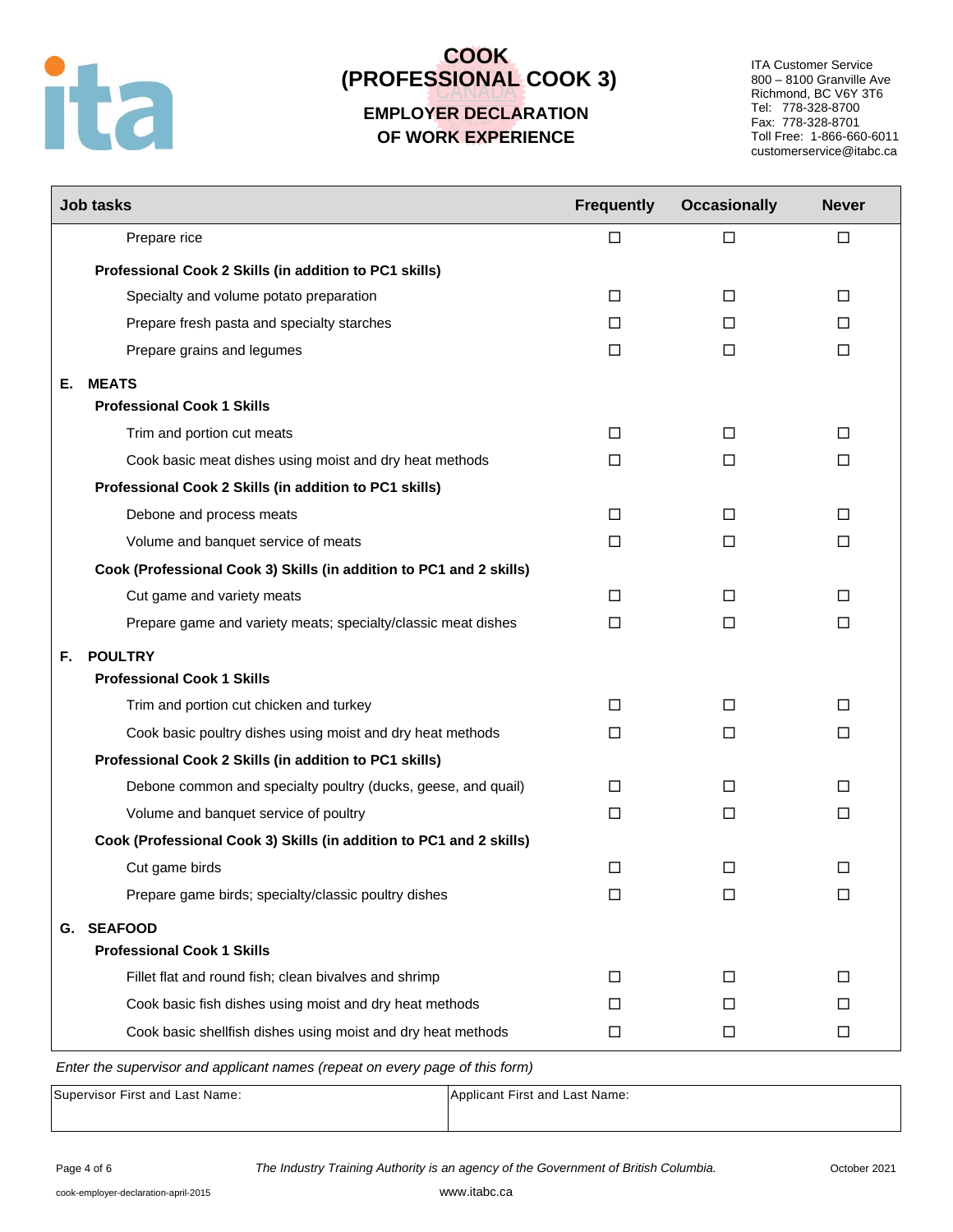

## **EMPLOYER DECLARATION OF WORK EXPERIENCE**

ITA Customer Service 800 – 8100 Granville Ave Richmond, BC V6Y 3T6 Tel: 778-328-8700 Fax: 778-328-8701 Toll Free: 1-866-660-6011 customerservice@itabc.ca

| <b>Job tasks</b>                                                    | <b>Frequently</b> | <b>Occasionally</b> | <b>Never</b> |
|---------------------------------------------------------------------|-------------------|---------------------|--------------|
| Professional Cook 2 Skills (in addition to PC1 skills)              |                   |                     |              |
| Fillet specialty fish and clean crustaceans                         | $\Box$            | □                   | $\Box$       |
| Volume and banquet service of fish                                  | П                 | П                   | П            |
| Volume and banquet service of shellfish                             | $\Box$            | □                   | □            |
| Cook (Professional Cook 3) Skills (in addition to PC1 and 2 skills) |                   |                     |              |
| Clean specialty seafood (squid, octopus, etc.)                      | □                 | □                   | □            |
| Prepare specialty/classic fish dishes                               | □                 | П                   | □            |
| Prepare specialty/classic shellfish dishes                          | $\Box$            | □                   | □            |
| <b>GARDE-MANGER</b><br>Н.                                           |                   |                     |              |
| <b>Professional Cook 1 Skills</b>                                   |                   |                     |              |
| Prepare basic salad dressings from scratch                          | $\Box$            | □                   | $\Box$       |
| Prepare basic salads                                                | П                 | П                   | П            |
| Prepare hot and cold sandwiches                                     | $\Box$            | $\Box$              | □            |
| Professional Cook 2 Skills (in addition to PC1 skills)              |                   |                     |              |
| Prepare specialty dressings and cold sauces                         | □                 | П                   | П            |
| Prepare specialty salads                                            | П                 | П                   | П            |
| Prepare hors d'oeuvre and appetizers                                | $\Box$            | П                   | $\Box$       |
| Assemble presentation platters                                      | □                 | □                   | $\Box$       |
| Cook (Professional Cook 3) Skills (in addition to PC1 and 2 skills) |                   |                     |              |
| Pickling, prepare infused oils and vinegars                         | □                 | П                   | □            |
| Buffet presentation and design                                      | П                 | П                   | П            |
| Prepare pates, terrines, basic sausages, cured, and smoked items    | $\Box$            | $\Box$              | $\Box$       |
| EGGS, BREAKFAST COOKERY, AND DAIRY<br>ı.                            |                   |                     |              |
| <b>Professional Cook 1 Skills</b>                                   |                   |                     |              |
| Prepare egg dishes                                                  | □                 | □                   | $\Box$       |
| Prepare breakfast items other than eggs                             | □                 | □                   | □            |
| Cook with dairy and cheese                                          | $\Box$            | $\Box$              | $\Box$       |
| <b>BAKED GOODS AND DESSERTS</b><br>J.                               |                   |                     |              |
| <b>Professional Cook 1 Skills</b>                                   |                   |                     |              |
| Apply basic methods used in baking                                  | $\Box$            | $\Box$              | $\Box$       |

| Supervisor First and Last Name: | Applicant First and Last Name: |
|---------------------------------|--------------------------------|
|                                 |                                |